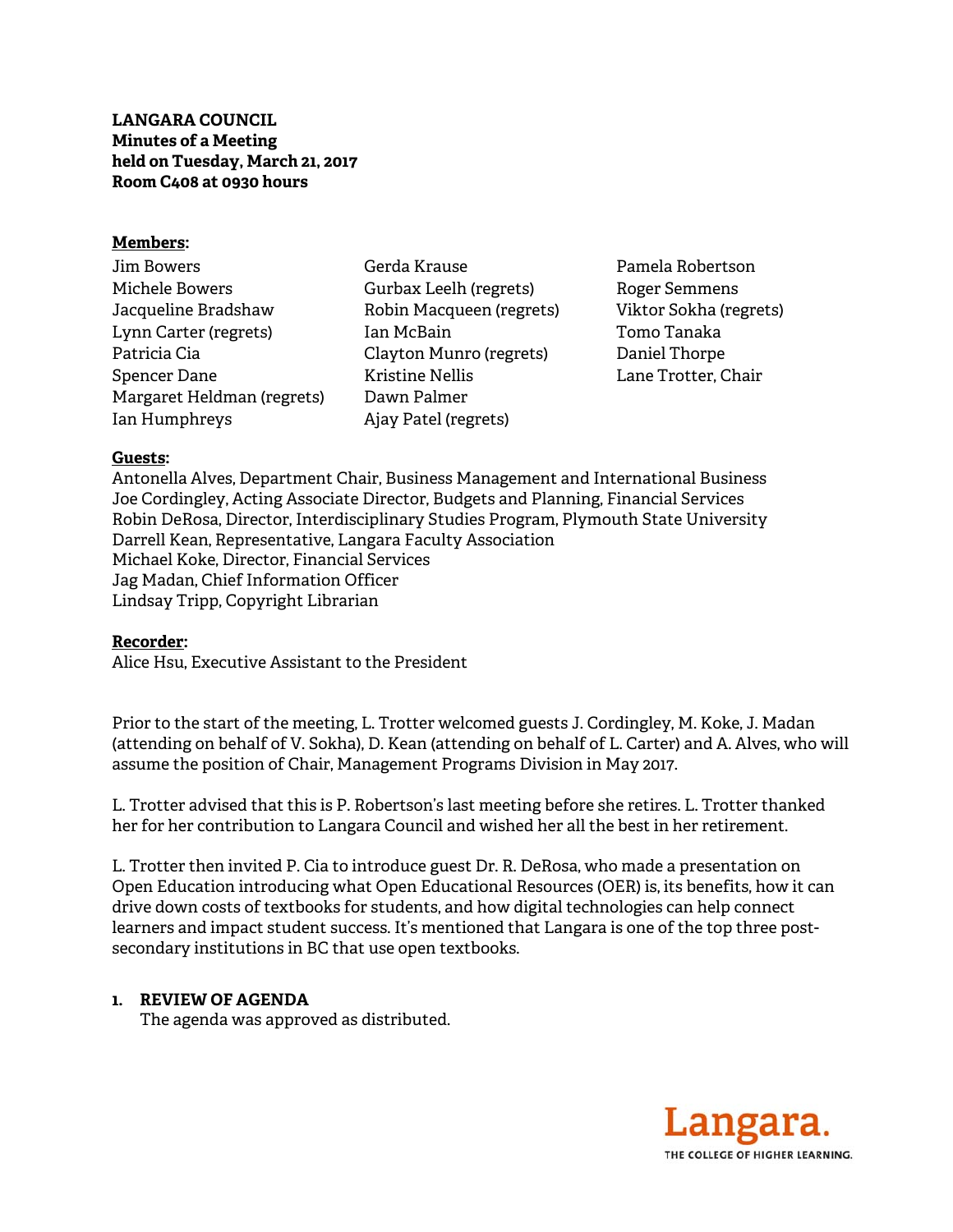## **2. REVIEW OF MINUTES AND BUSINESS ARISING**

# **a) Draft Minutes of the Meeting held on February 21, 2017**

The minutes of the meeting held on February 21, 2017 were accepted.

#### **3. STANDING ITEMS**

### **a) IT Update**

J. Madan reported on the following:

- Capital projects are on track and will substantially be completed by March 31, 2017.
- Migration to Office 365 project is now anticipated to be completed by May 15, 2017, accelerated from the original target – end of June 2017. All employees will be able to download and use it at home for free and training workshops will be available later this year for employees to learn how to use various products and tools within the Office 365 suite.
- Information Technologies FY 2016-2017 One-Year Plan is posted on the IT Info page in the myLangara portal and is updated every two weeks to keep employees up-todate on the projects IT is currently working on and their progress. IT's 2020 Strategic Plan, complete Plan of Record, and maintenance/outage calendar can also be found on this info page. IT has been engaging employees in dialogues about their needs, challenges, and ultimate visions and goals to achieve student success in order to help the IT Governance Committee prioritize IT projects.
- While IT has been busy catching up on projects in the last fiscal year, they have been provided additional budget in 2017/18 to help further catch up with the backlog of projects and also provide more services and solutions to faculty and students.

Discussion ensued and members' questions were answered.

# **4. FOR ACTION**

#### **a) 2017/18 Final Budget Recommendation to the President**

 J. Cordingley made a presentation to review the environmental constraints the College is facing in developing the budget, provided an update on the 2016/17 budget and a comparison between 2016/17 and 2017/18 budget, and advised the key budget principles, process and timeline for developing the 2018/19 budget. It was noted that, instead of a balanced budget, a \$2.5M surplus is budgeted for 2017/18 to help fund amortization that is anticipated to increase as a result of some planned capital expenditures such as renovations to Building 'A' and the new ERP system.